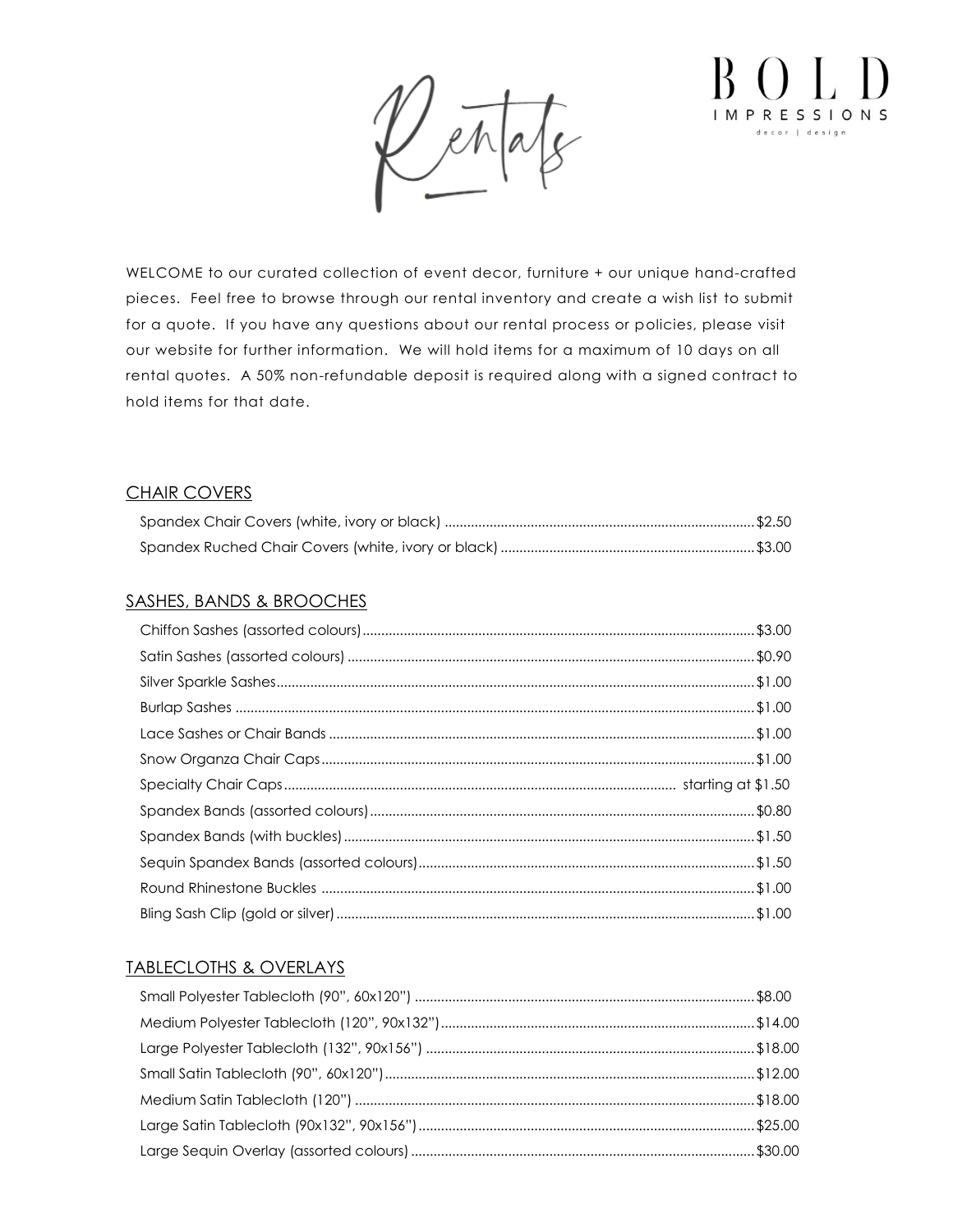# **TABLE RUNNERS**

### **NAPKINS & ACCESORIES**

### **TABLE SKIRTS**

| \$35.00 |
|---------|
| \$45.00 |
| \$50.00 |
|         |
|         |
|         |
|         |
|         |
|         |
|         |
|         |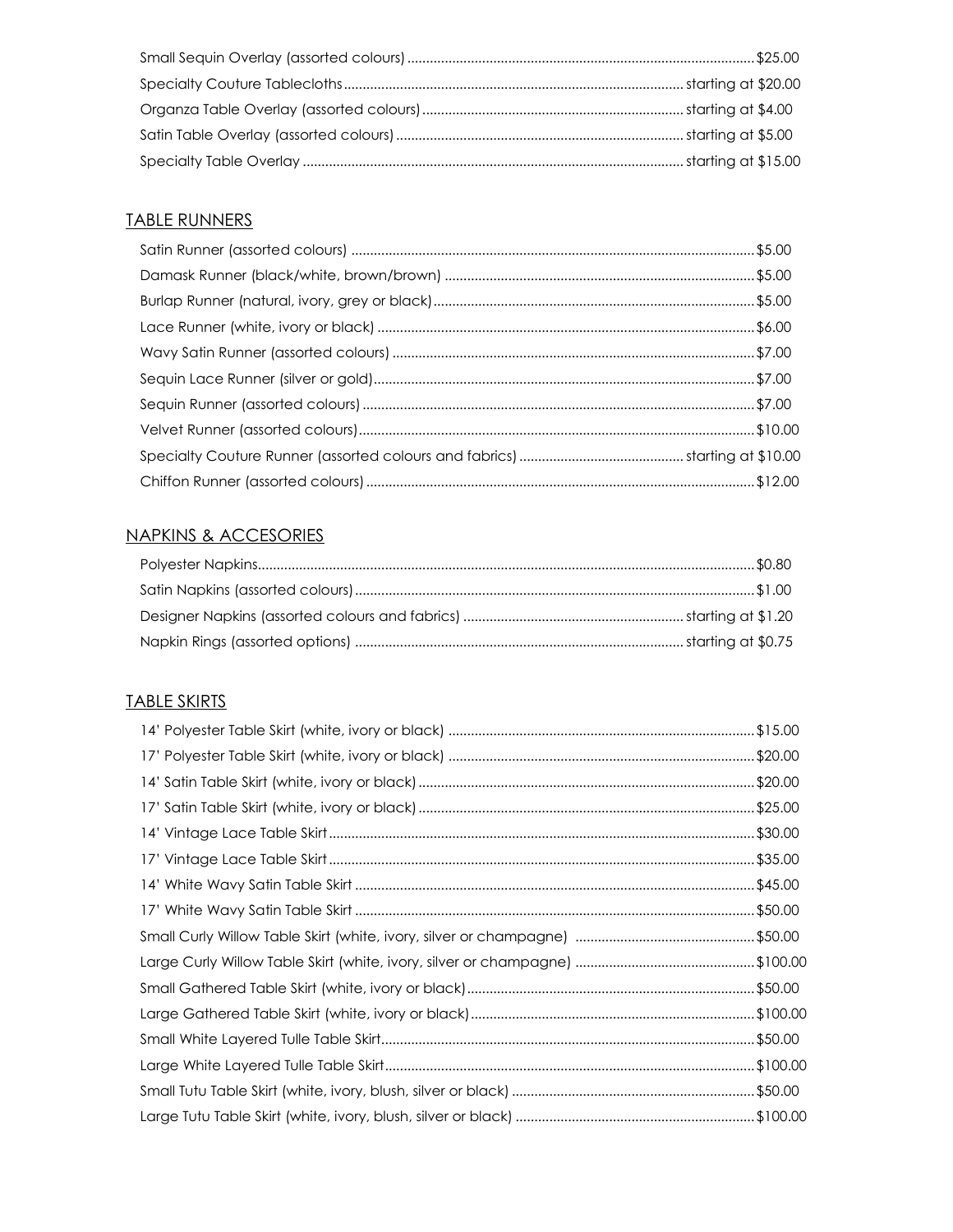### **BACKDROPS**

**8 FT High Basic Backdrop**

#### **Backdrop Height: Available in 8ft and 10ft**

**Available Fabrics: voile sheers, satin panels, sequin panels, burlap, lace, wavy satin panels and couture panels. Assorted colours to choose from.**

| *One Section Backdrop (10'W x 8'H)                         |  |
|------------------------------------------------------------|--|
|                                                            |  |
|                                                            |  |
| *Two Section Backdrop (20'W x 8'H)                         |  |
|                                                            |  |
|                                                            |  |
| *Three Section Backdrop (30'W x 8'H)                       |  |
|                                                            |  |
|                                                            |  |
| 10 FT High Basic Backdrop                                  |  |
| *One Section Backdrop (10'W x 10'H)                        |  |
|                                                            |  |
|                                                            |  |
| *Two Section Backdrop (20'W x 10'H)                        |  |
|                                                            |  |
|                                                            |  |
| *Three Section Backdrop (30'W x 10'H)                      |  |
|                                                            |  |
|                                                            |  |
| 8 FT High Deluxe Backdrop (backdrop panels with top swag)  |  |
| *One Section Backdrop (10'W x 8'H)                         |  |
|                                                            |  |
|                                                            |  |
| *Two Section Backdrop (20'W x 8'H)                         |  |
|                                                            |  |
|                                                            |  |
| *Three Section Backdrop (30'W x 8'H)                       |  |
|                                                            |  |
|                                                            |  |
| 10 FT High Deluxe Backdrop (backdrop panels with top swag) |  |
| *One Section Backdrop (10'W x 10'H)                        |  |
|                                                            |  |
|                                                            |  |
| *Two Section Backdrop (20'W x 10'H)                        |  |
|                                                            |  |
|                                                            |  |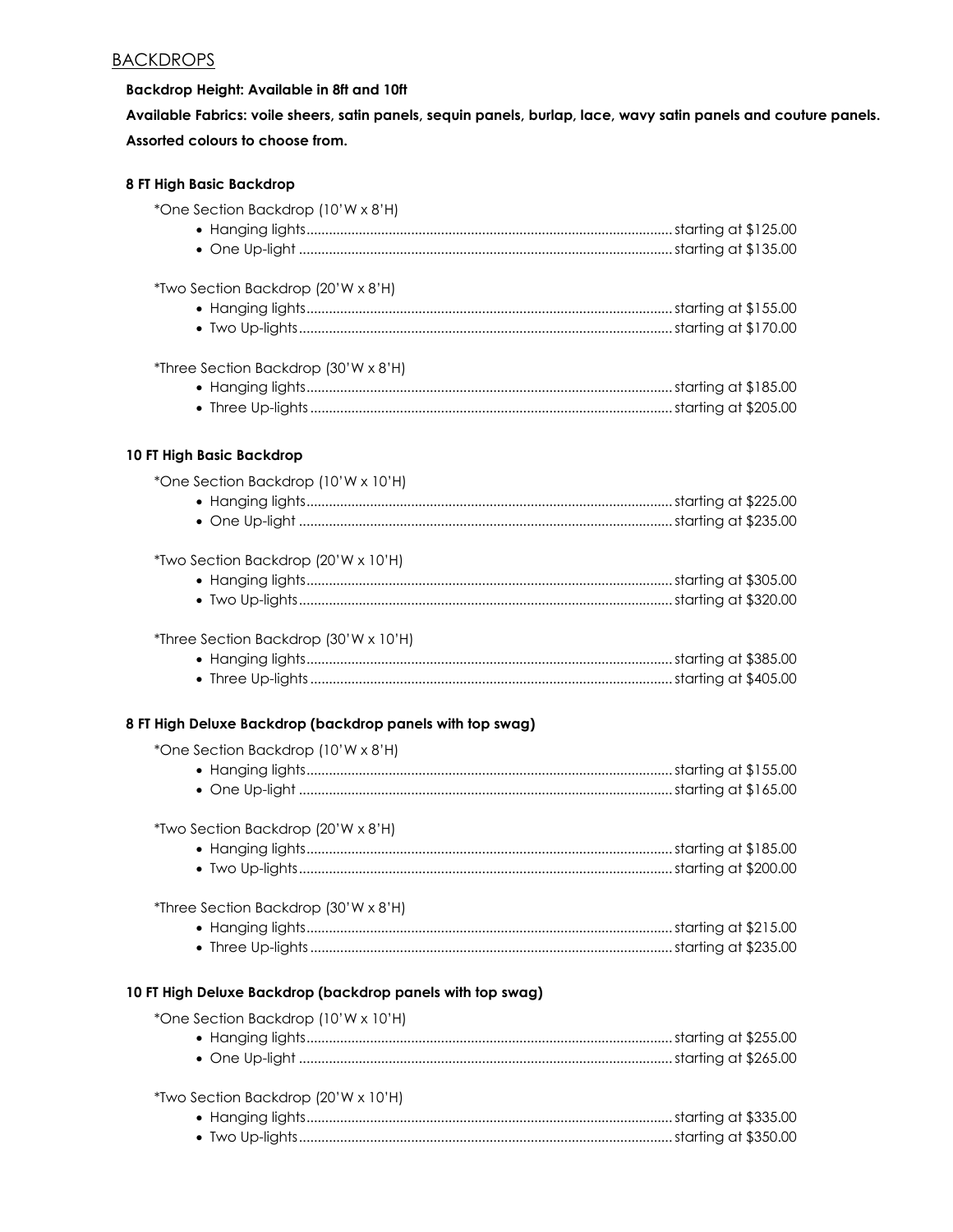| *Three Section Backdrop (30'W x 10'H)                                                                  |  |
|--------------------------------------------------------------------------------------------------------|--|
|                                                                                                        |  |
|                                                                                                        |  |
| 8 FT High Deluxe Backdrop #2 (backdrop panels with accent panels)                                      |  |
| *One Section Backdrop w/One Accent Panel (10'W x 8'H)                                                  |  |
|                                                                                                        |  |
|                                                                                                        |  |
|                                                                                                        |  |
| *Two Section Backdrop w/Two Accent Panels (20'W x 8'H)                                                 |  |
|                                                                                                        |  |
|                                                                                                        |  |
| *Three Section Backdrop w/Three Accent Panels (30'W x 8'H)                                             |  |
|                                                                                                        |  |
|                                                                                                        |  |
|                                                                                                        |  |
| 10 FT High Deluxe Backdrop #2 (backdrop panels with accent panels)                                     |  |
| *One Section Backdrop w/One Accent Panel (10'W x 10'H)                                                 |  |
|                                                                                                        |  |
|                                                                                                        |  |
| *Two Section Backdrop w/Two Accent Panels (20'W x 10'H)                                                |  |
|                                                                                                        |  |
|                                                                                                        |  |
| *Three Section Backdrop w/Three Accent Panels (30'W x 10'H)                                            |  |
|                                                                                                        |  |
|                                                                                                        |  |
|                                                                                                        |  |
| 8 FT High Luxe Chandelier Backdrop (backdrop panels with oversized accent panels and chandelier)       |  |
| *One Section Backdrop (10'W X 8'H)                                                                     |  |
|                                                                                                        |  |
| *Two Section Backdrop (20'W x 8'H)                                                                     |  |
|                                                                                                        |  |
|                                                                                                        |  |
| *Three Section Backdrop (30'W x 8'H)                                                                   |  |
|                                                                                                        |  |
|                                                                                                        |  |
| 10 FT High Luxe Chandelier Backdrop (backdrop panels with oversized accent panels and chandelier)      |  |
| *One Section Backdrop (10'W X 10'H)                                                                    |  |
|                                                                                                        |  |
|                                                                                                        |  |
| *Two Section Backdrop (20'W x 10'H)                                                                    |  |
|                                                                                                        |  |
| *Three Section Backdrop (30'W x 10'H)                                                                  |  |
|                                                                                                        |  |
|                                                                                                        |  |
|                                                                                                        |  |
| **Have an idea for a backdrop, send us your ideas at <b>boldimpressions@live.ca</b> for a free quote** |  |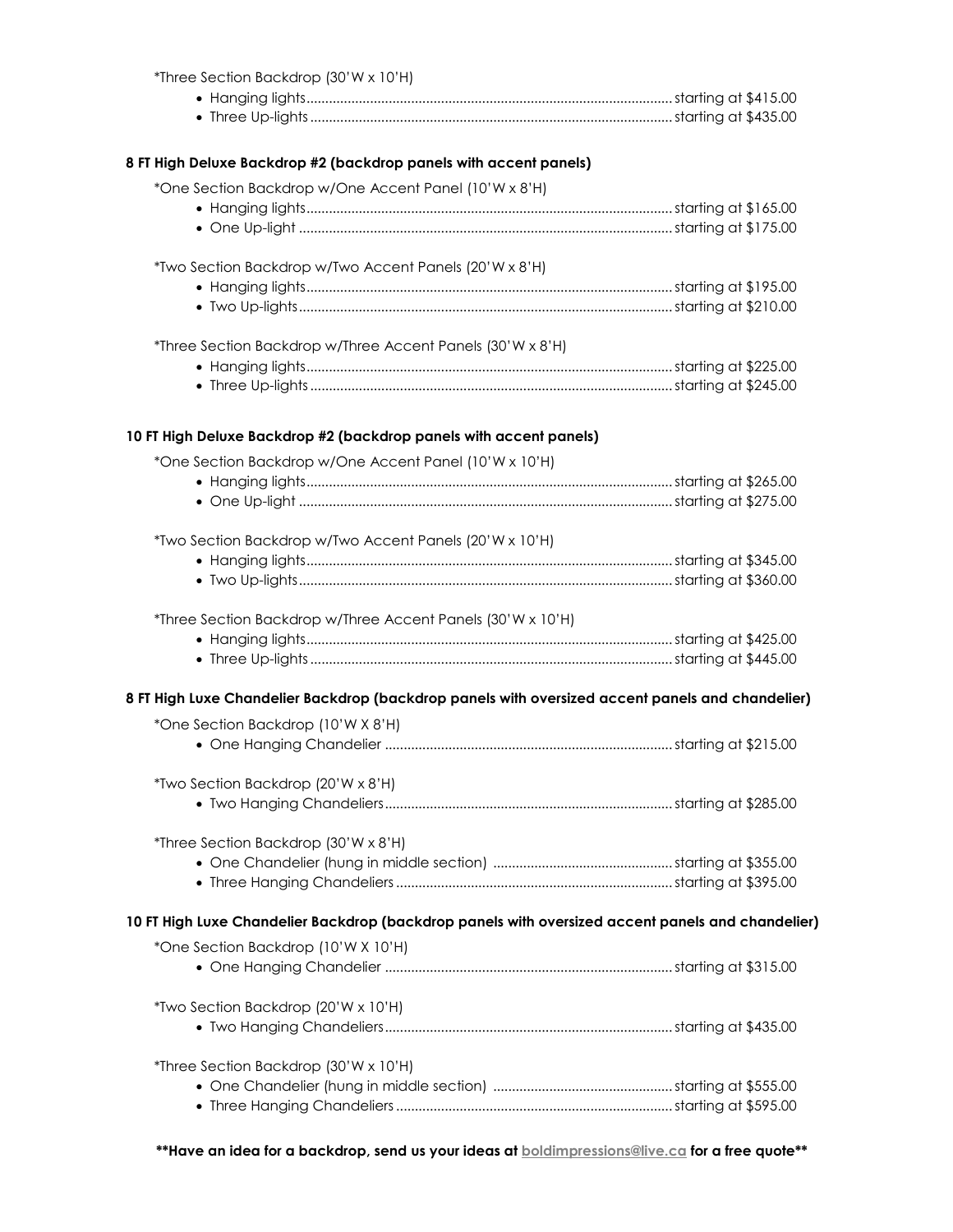#### **BACKDROP ACCESORIES**

### **UPSCALE ITEMS**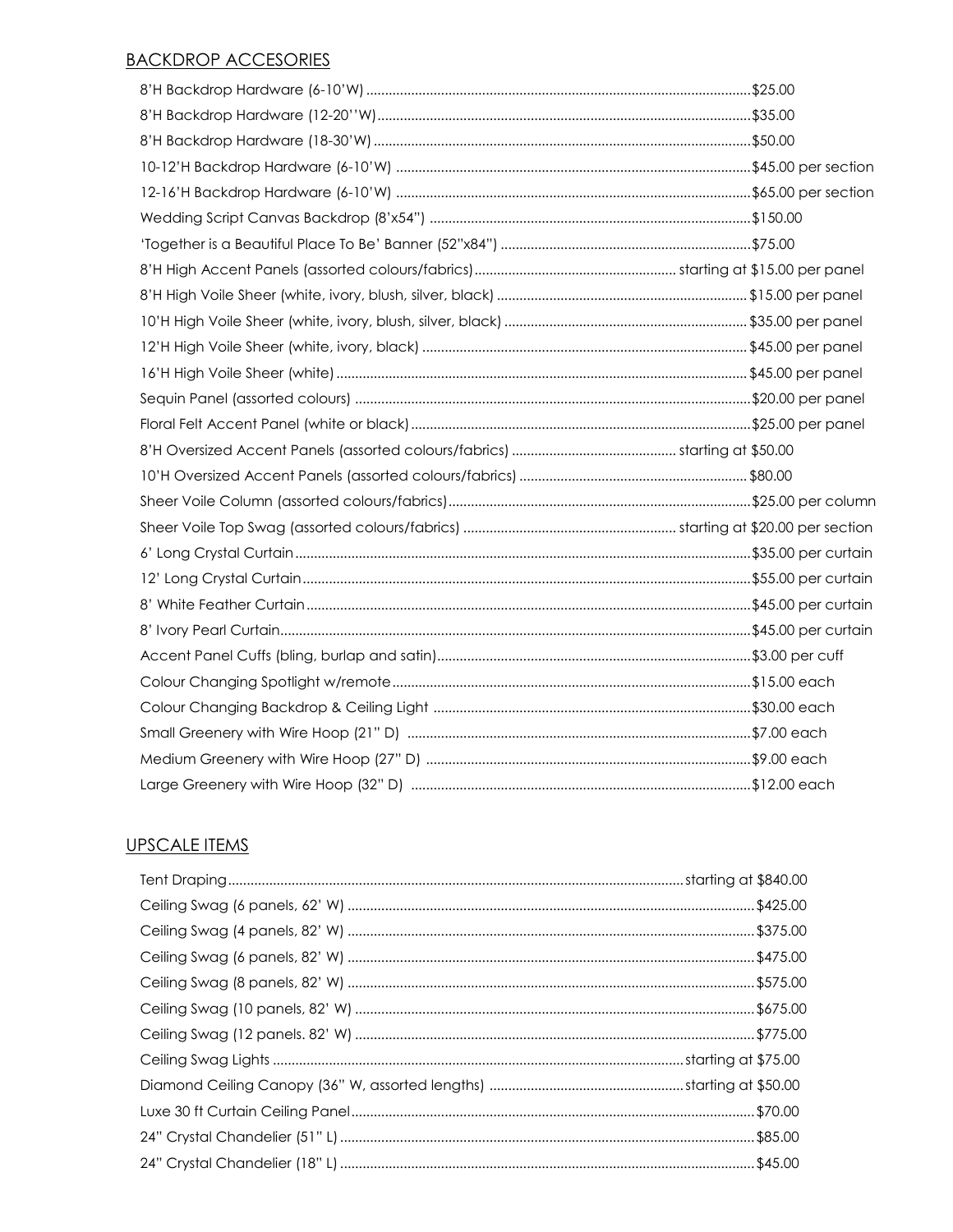# **CARD HOLDERS**

# **ACCESSORIES**

| Candy Buffet (assorted vases, chalkboards, chalk, 70 paper bags, scoops)\$30.00 |  |
|---------------------------------------------------------------------------------|--|
|                                                                                 |  |
|                                                                                 |  |
|                                                                                 |  |
|                                                                                 |  |
|                                                                                 |  |
|                                                                                 |  |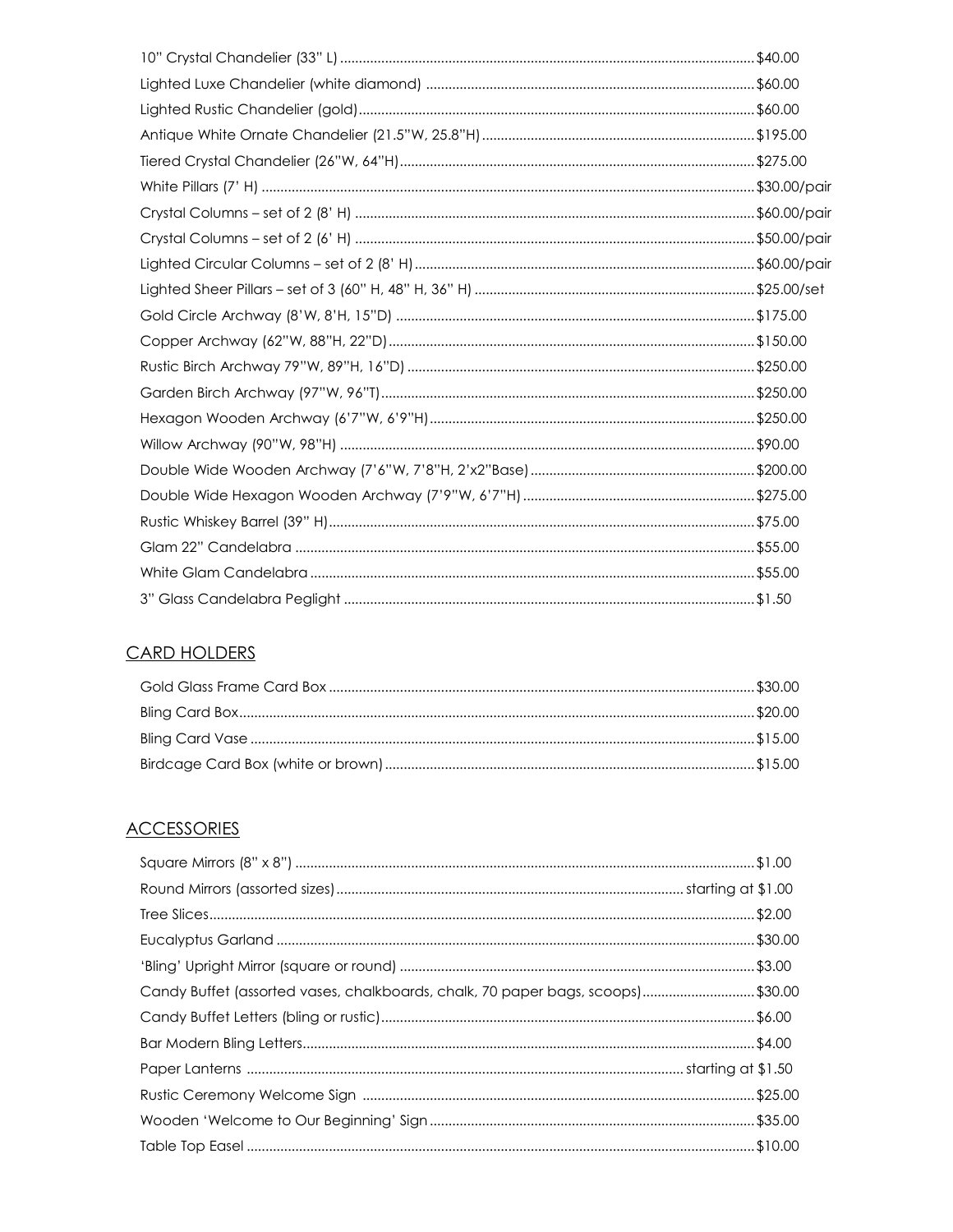### CAKE & CUPCAKE STANDS

| 'Bling' 4 Tier Cupcake Stand (12" x 12", 17" x 17", 24" x 24", 32" x 32") starting at \$30.00 |  |
|-----------------------------------------------------------------------------------------------|--|
| 5 Tier Round Cupcake Stand - black, gold, white (22", 18", 14", 10", 6")\$85.00               |  |
|                                                                                               |  |
|                                                                                               |  |

# **PLACE SETTINGS**

\*\* More dinnerware and glassware options available upon request \*\*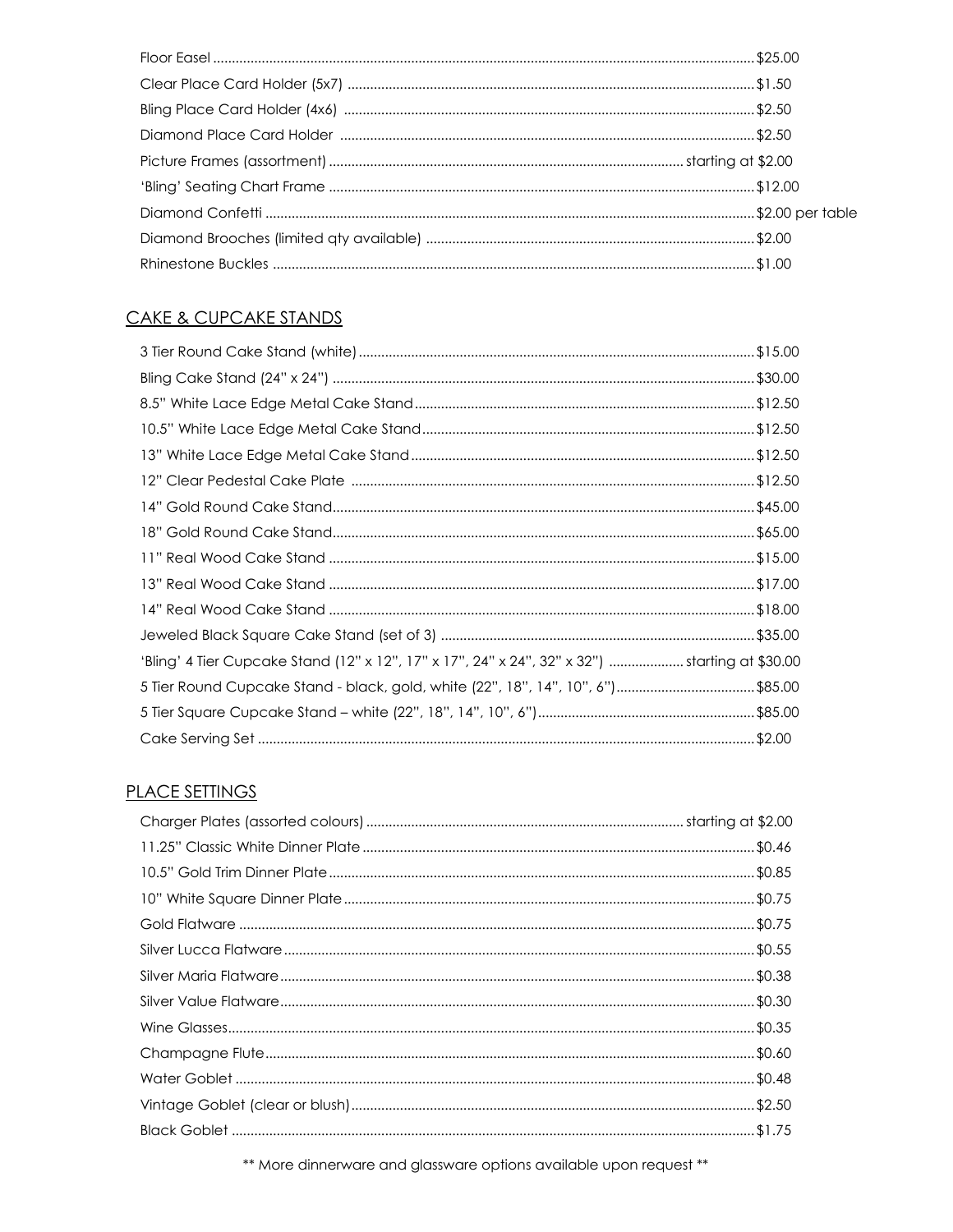#### **CANDLES & LIGHTING**

| Mercury Glass Tealight Holders - gold, silver, blush, rose gold (2.5"H) \$1.25 |  |
|--------------------------------------------------------------------------------|--|
|                                                                                |  |
|                                                                                |  |
|                                                                                |  |
|                                                                                |  |
|                                                                                |  |
|                                                                                |  |
|                                                                                |  |
|                                                                                |  |
|                                                                                |  |
|                                                                                |  |

### VASES & FILLER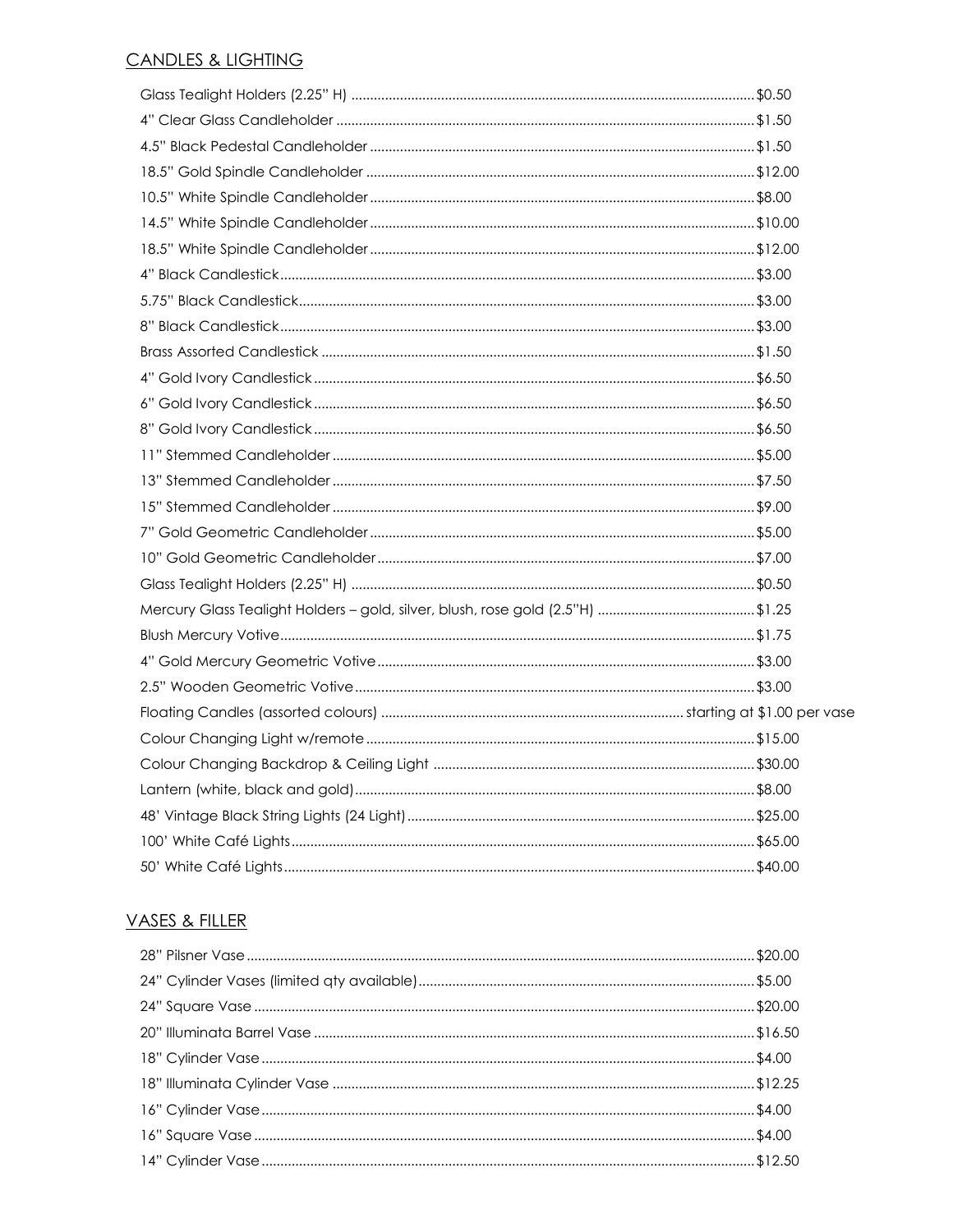### **SILK FLOWERS & GREENERY**

### **MANZANITA TREES**

• Black or Brown Manzanita Branches (2-3' H)

· 18" Cylinder, 16" Square, 16" Cylinder or 10" Cylinder Glass Vase

 $\bullet$  Filler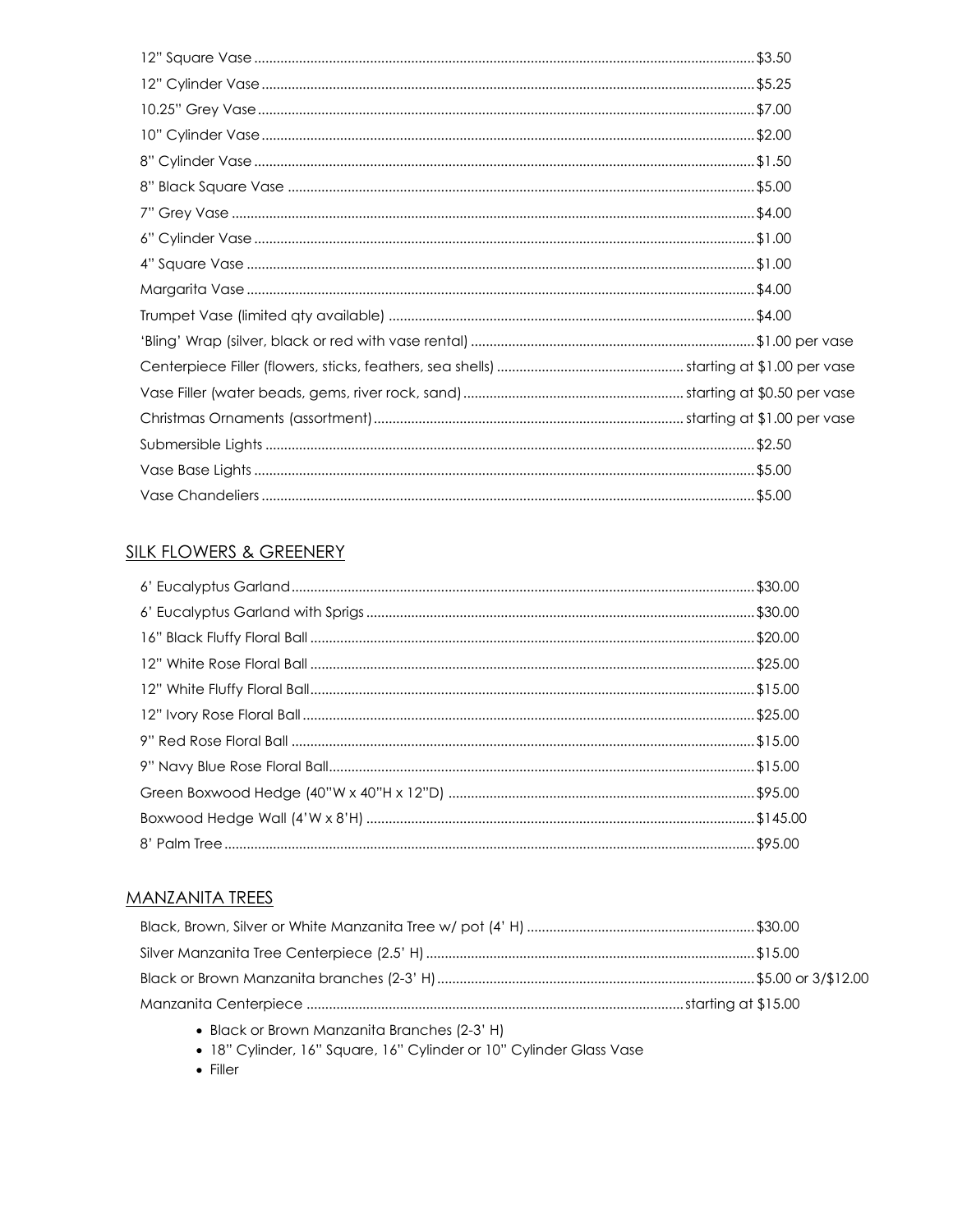# **FURNITURE**

### **CHAIRS, BENCHES & STOOLS**

| Chiavari Chair (black, gold, silver or walnut with white or black seating pad) \$6.95 |  |
|---------------------------------------------------------------------------------------|--|
|                                                                                       |  |
|                                                                                       |  |
|                                                                                       |  |
|                                                                                       |  |
|                                                                                       |  |
|                                                                                       |  |
|                                                                                       |  |
|                                                                                       |  |
|                                                                                       |  |
|                                                                                       |  |
|                                                                                       |  |
|                                                                                       |  |
|                                                                                       |  |
|                                                                                       |  |
|                                                                                       |  |
|                                                                                       |  |
|                                                                                       |  |
|                                                                                       |  |
|                                                                                       |  |

### **TABLES**

### **Cocktail Tables:**